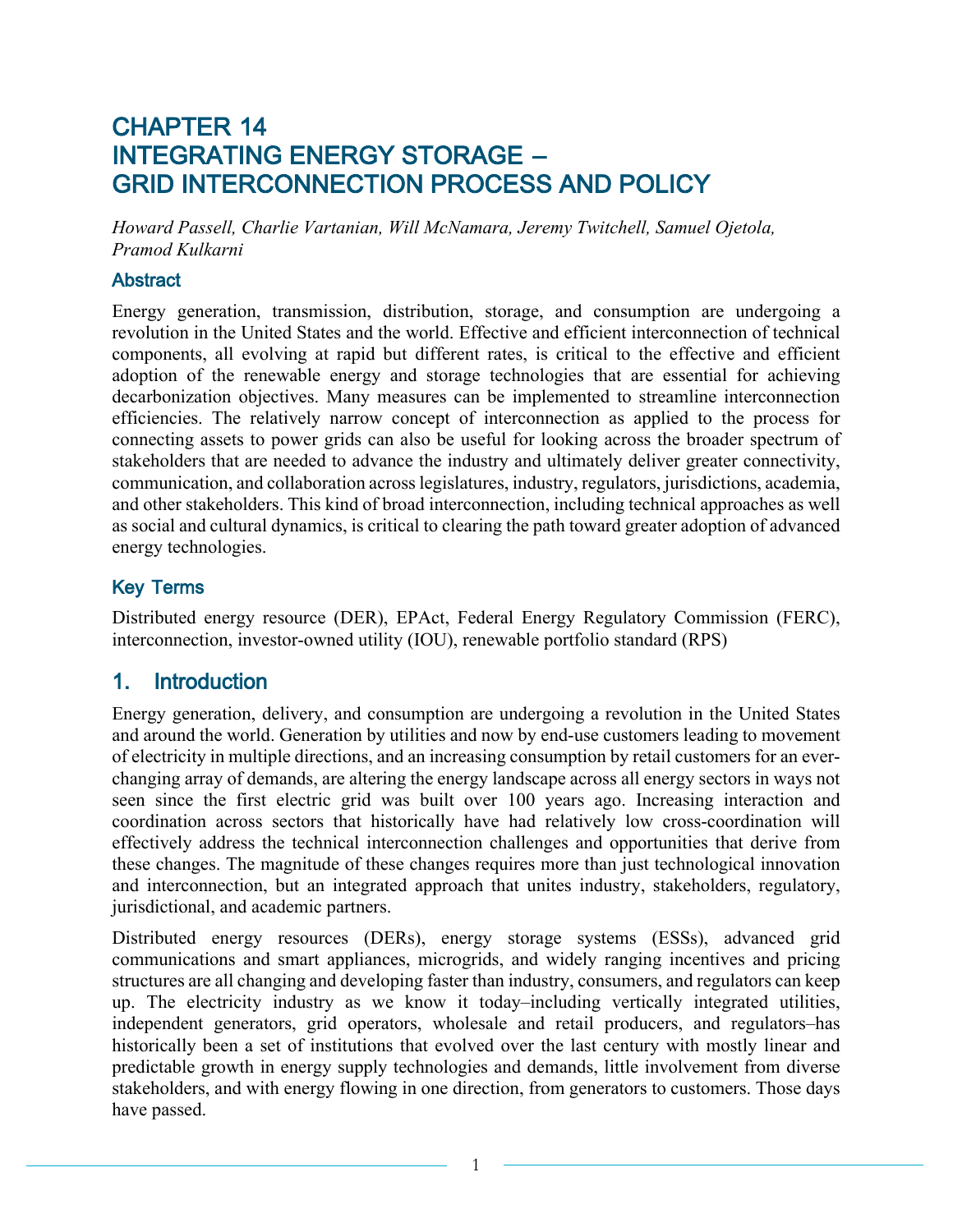Energy supply and demand, both in front of and behind the meter, are changing in non-linear and difficult-to-predict ways. The institutions surrounding the electricity industry must actively develop policy, business, and regulatory strategies to evolve as quickly as the energy technologies. Waiting to react to the rapidly changing dynamics will leave these institutions playing catch-up– with negative impacts for customers, generators, and grid reliability and resilience. What is needed now are innovative, proactive, early steps that will have high impact in the future.

Interconnection of technologies is a critical process for ALL grid-connected resources including generation and storage and is an established industry practice that mirrors the mapping of assets and jurisdictions groups. This chapter outlines opportunities for better coordination across all stakeholder groups to improve interconnection policy and practices that would otherwise impede the actual physical connection of ESSs to power systems. This challenge and opportunity illustrate the need to update the technical standards for interconnection, which are discussed in a separate chapter. Interconnection standards, interconnection policy, and the regulatory framework in which it all resides, also need to evolve to avoid interconnection becoming a barrier to continued adoption of grid energy storage. IEEE 1547.9, a guide to using IEEE 1547[1](#page-1-0) for the interconnection of energy storage distributed energy resources, is a concrete example of the recognized need for industry action specific to technical standards for interconnection of energy storage. In response to this industry need, the IEEE approved creating this guide. The draft guide has now gone to ballot for approval and publication.[2](#page-1-1)

A considerable challenge lies in developing the social, economic, regulatory, and policy-related infrastructure and environments to keep up with rapidly evolving technical advances. Technical challenges certainly remain, and technical experts are focused on them. But innovations now, beyond the purely technical ones, are critical to helping the whole industry advance. This chapter presents innovations related to energy storage but could equally be applied to renewables and grid modernization more broadly.

## 2. The Role of Policy and Standards

Interconnection rules generally consist of:

- 1. administrative procedures and technical standards used to evaluate potential impacts associated with interconnecting a generation resource to the electric power system
- 2. contractual agreements stipulating operational and cost responsibilities between the electric utility and the generation resource owner

These rules generally fall into two groups:

- 1. interconnection for projects participating in wholesale services
- 2. interconnection of resources by or for end-user retail customers

These two groups generally address:

- 1. networked high voltage (69kV and above) transmission
- 2. radial medium voltage (34KV and below) distribution

<span id="page-1-0"></span><sup>1</sup> <https://standards.ieee.org/standard/1547-2018.html>

<span id="page-1-1"></span><sup>&</sup>lt;sup>2</sup> Ballot initiated December 2021. P1547.9 project info is at, [https://standards.ieee.org/project/1547\\_9.html](https://standards.ieee.org/project/1547_9.html)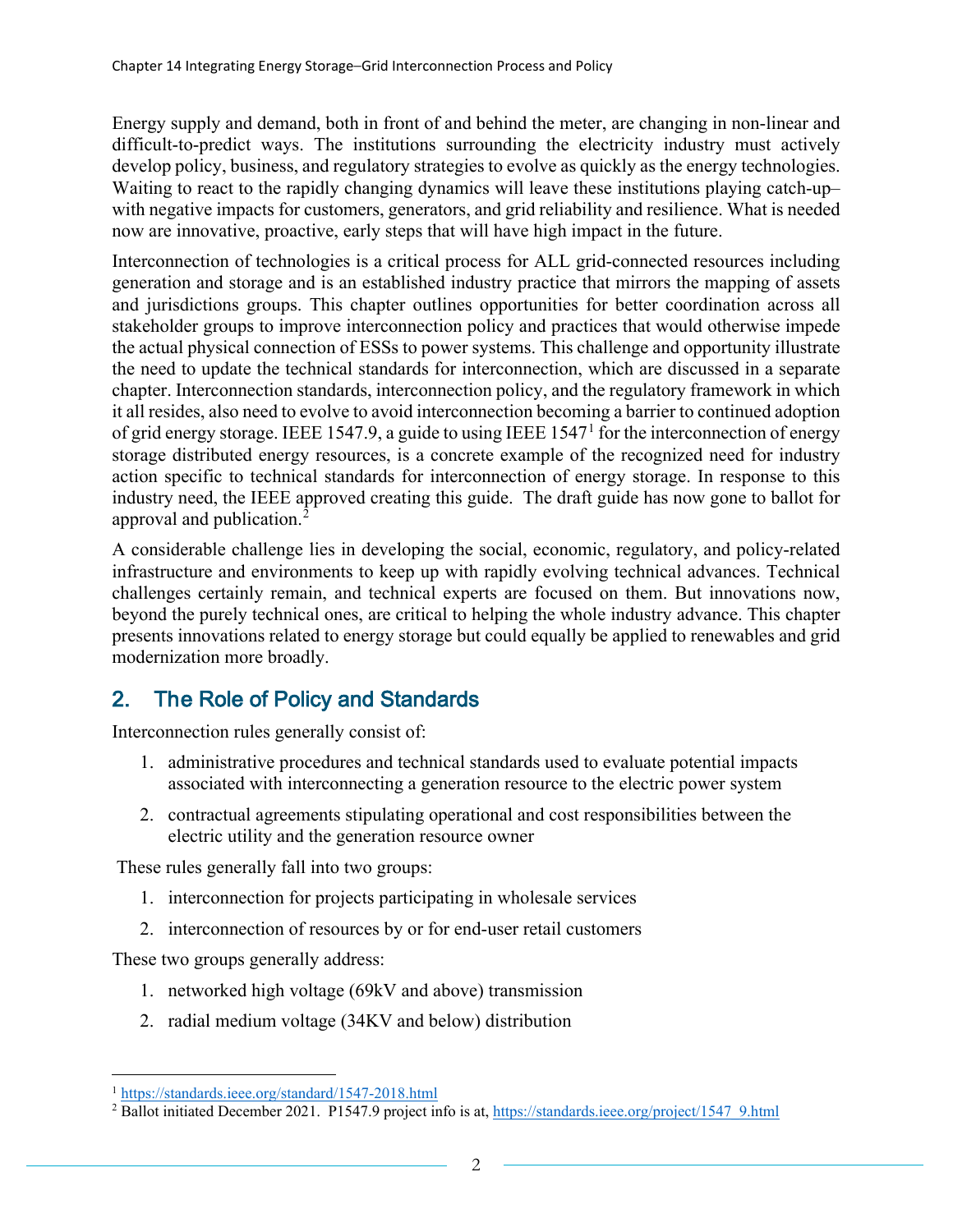For wholesale interconnection in the United States, the Federal Energy Regulatory Commission (FERC) [Small Generator Interconnection Procedures \(SGIP\)](https://www.ferc.gov/sites/default/files/2020-04/sm-gen-procedures.pdf) an[d Large Generator Interconnection](https://www.ferc.gov/sites/default/files/2020-04/LGIP-procedures.pdf)  [Procedures \(LGIP\)](https://www.ferc.gov/sites/default/files/2020-04/LGIP-procedures.pdf) govern. For retail, the jurisdictional entities that govern retail electric service typically approve retail tariff rules for resource interconnection. One example of a jurisdictional entity approving a tariff rule is retail electric interconnection Tariff Rule 21 that the three investor owner utilities in California use, as approved by the California Public Utilities Commission (CA PUC).

Aggressive renewable portfolio standards (RPSs) adopted by states in recent decades, along with many states establishing commitments to 100 percent clean (i.e., non-carbon based) energy within the last year, have heightened the urgency for the development of good interconnection policy.

In 1983, Iowa became the first state to adopt an RPS. However, it would not be until the 1990s that other states followed (New Jersey–1991, Massachusetts and Nevada–1997, Wisconsin–1998, and Texas–1999). Out of the current 29 states that have an RPS, most did not establish their renewables requirements until the 2000s. Even California, which is considered a leader in renewables policy, did not adopt an RPS until 2002. Furthermore, prior to the early 2000s, few states had any comprehensive procedures for interconnecting distributed generation. Clearly, advances in renewables, storage technologies, and interconnection approaches have matured considerably since the 2000s, but much more remains to be achieved.

Available data indicate that 36 states and the District of Columbia have adopted statewide interconnection standards either in the form of an administrative code or a public utility commission docket/order (see [Figure 1\)](#page-3-0). These standards vary widely from state to state but, as noted above, generally consist of: 1) the administrative procedures and technical standards used to evaluate potential impacts associated with interconnecting a generation resource to the electric power system; and 2) contractual agreements stipulating operational and cost responsibilities between the electric utility and the generation resource owner. These standards mainly address interconnection procedural requirements while relying on the technical requirements provided by IEEE standard 1547—*[Interconnection and Interoperability of Distributed Energy Resources with](https://standards.ieee.org/standard/1547-2018.html)  [Associated Electric Power Systems Interfaces](https://standards.ieee.org/standard/1547-2018.html)* and [Underwriters Laboratories \(UL\) standard](https://standardscatalog.ul.com/ProductDetail.aspx?productId=UL1741)  1741— *[Inverters, Converters, Controllers and Interconnection System Equipment for Use With](https://standardscatalog.ul.com/ProductDetail.aspx?productId=UL1741)  [Distributed Energy Resources](https://standardscatalog.ul.com/ProductDetail.aspx?productId=UL1741)*.

However, interconnection standards for distributed generation were historically formulated based on a definition of "generating facilities" that is no longer appropriate as it does not address the unique operating characteristics of energy storage. The inadequacy of these historic interconnection standards has created a barrier for energy storage simply due to the fact that it has created uncertainty about how energy storage should be treated at a localized level, thus resulting in market inertia and delays in permitting.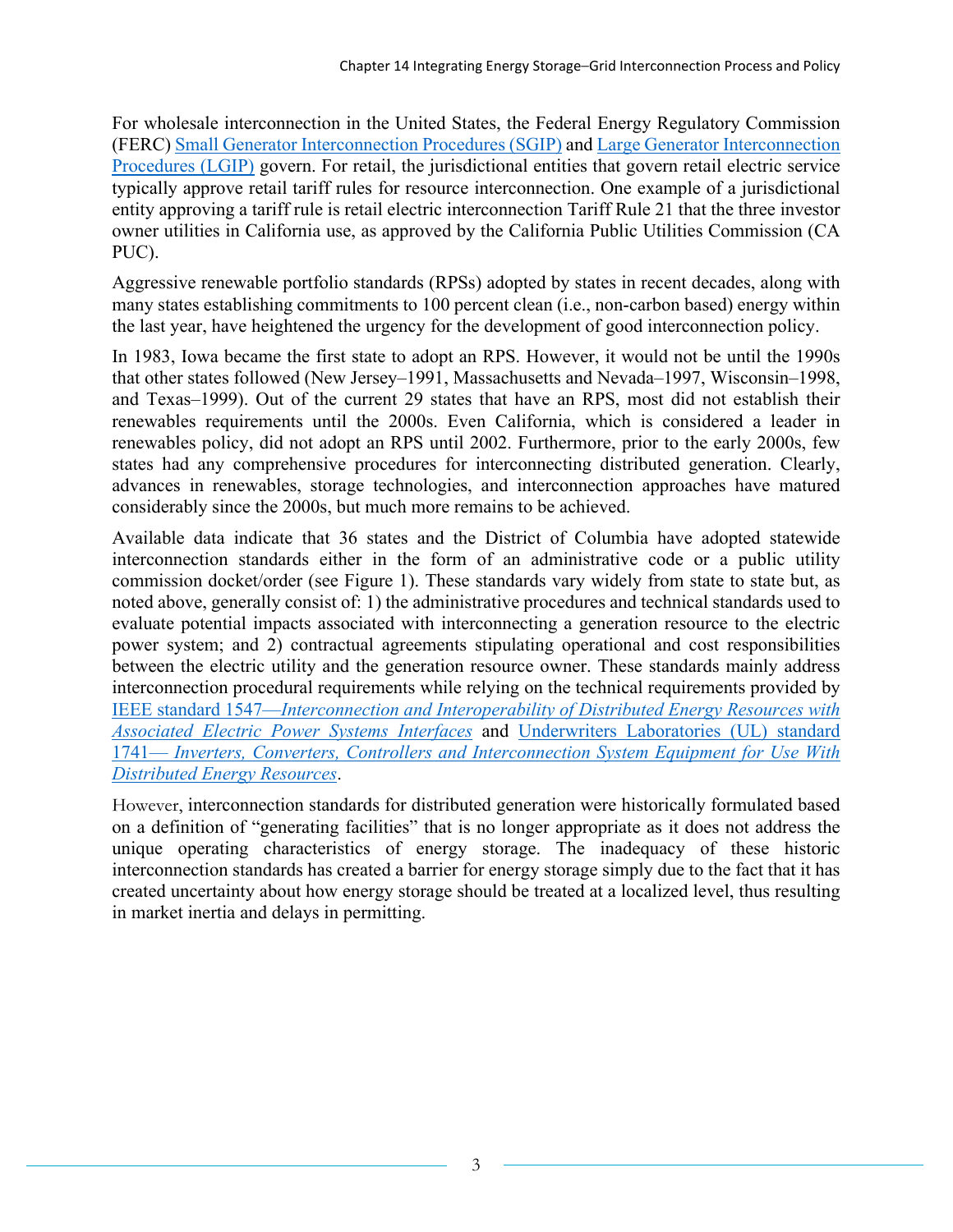

[Figure 1](#page-3-0) shows the current interconnection standards adoption status of each US state.

**Figure 1. Adoption of interconnection standards**

<span id="page-3-0"></span>A useful reference for understanding the specific interconnection policies and procedures at state level is the [Database of State Incentives for Renewables & Efficiency \(DSIRE\) Interconnection](https://programs.dsireusa.org/system/program)  [Policy Database.](https://programs.dsireusa.org/system/program)

Legislation at both the state and federal levels have accelerated the expansion of renewables and energy storage, along with the interconnection standards that enable such technologies to contribute to the grid. At the federal level, the [2005 Energy Policy Act \(EPAct\)](https://www.epa.gov/laws-regulations/summary-energy-policy-act) jumpstarted renewables with a tax credit for photovoltaics and solar thermal systems, with amendments later adding credits for wind and geothermal applications. Further, the EPAct defined and required utility provisions for interconnecting privately-owned renewables, and, later, energy storage.

Specifically, the EPAct stated that:

*Each electric utility shall make available, upon request, interconnection service to any electric consumer that the electric utility serves. For purposes of this paragraph, the term "interconnection service" means service to an electric consumer under which an on-site generating facility on the consumer's premises shall be connected to the local distribution facilities. Interconnection services shall be offered based upon the standards develop by the Institute of Electrical and Electronics Engineers: IEEE Standard 1547 for Interconnecting Distributed Resources with Electric Power Systems, as they may be amended from time to time.*

Thus, the EPAct recommended [IEEE 1547](https://standards.ieee.org/standard/1547-2018.html) be adopted as a baseline for interconnections by all states. Since the EPAct of 2005, thousands of renewable energy bills have been enacted in state legislatures across the country on topics ranging from tax incentives and financing, to land use and energy system ownership. Dozens of states have adopted renewable portfolio standards, 17 states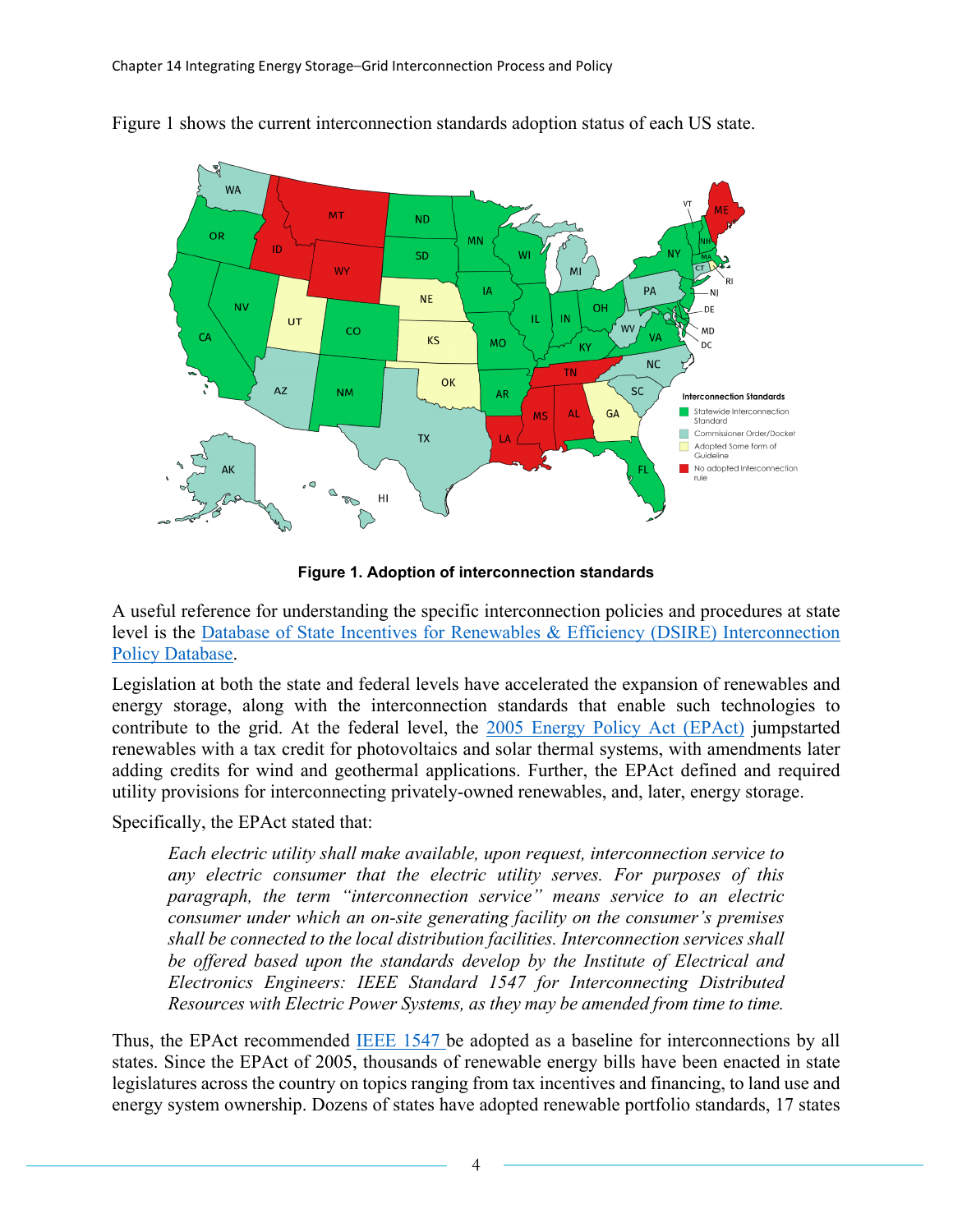(as of this writing) and more than 100 cities and counties have adopted 100 percent clean energy or decarbonization standards [[1](#page-13-0)]. These legislative actions have driven significant deployment and adoption of renewables, further increasing the need for streamlined and effective interconnection rules.

Section 1254 of the EPAct required that states (and nonregulated utilities) begin to consider development of interconnection standards based on IEEE 1547 with deadlines for completion in the subsequent two years. In the years since many states took those initial steps to develop interconnection standards, energy sector technologies have rapidly evolved (including expanding deployments and declining costs in energy storage), and yet most states have not revised their interconnection standards to specifically consider energy storage.

Over the past two decades, five models for interconnection standards have emerged as templates or "blueprints" for how states can structure their own standards. The five models are:

- California [Public Utility Commission Rule 21 Interconnection:](https://www.cpuc.ca.gov/rule21/) Contains two approaches that have subsequently become standard operations  $-1$ ) screening processes for streamlined review of interconnection applications, and 2) procedural timelines for expedited interconnection processes.
- [The Mid-Atlantic Distributed](https://www.madrionline.org/about/) Resources Initiative (MADRI): Seeks to identify and remedy retail and wholesale market barriers to the deployment of distributed generation, demand response, energy efficiency and energy storage in the Mid-Atlantic region.
- [Interstate Renewable Energy Council \(IREC\) Model Interconnection Procedures:](https://irecusa.org/blog/regulatory-engagement/2019-edition-released-irecs-model-interconnection-procedures/) Reflects the latest evolution in best practices to facilitate higher penetrations of distributed energy resources (DERs) on the grid, integrating new technologies while maintaining grid safety and reliability.
- [Bonneville Power Administration \(BPA\) Small Generator Interconnection Procedures:](https://www.bpa.gov/transmission/Doing%20Business/Interconnection/Pages/SGIP.aspx) Provides the procedural framework for moving from a submitted Interconnection Request to a completed interconnection for generators of 20 MW or less (nameplate).
- IEEE 1547-2018 [IEEE Standard for Interconnection and Interoperability of Distributed](https://standards.ieee.org/standard/1547-2018.html)  [Energy Resources with Associated Electric Power Systems Interfaces:](https://standards.ieee.org/standard/1547-2018.html) Addresses the technical specifications for, and testing of, the interconnection and interoperability between utility electric power systems (EPSs) and DERs. It provides requirements relevant to the performance, operation, testing, safety considerations, and maintenance of the interconnection. Most states that have revised their interconnection standards within the last several years have adopted, referenced, or used 1547 in their own rules.

These five models address what might be considered interconnection procedure baselines, along with other commonalities. All five models:

- apply to all DER technologies (not just renewables)
- include simplified procedures for small, residential installations and fast-track procedures for systems less than 2 MW
- provide guidelines for the study of large and more complex systems.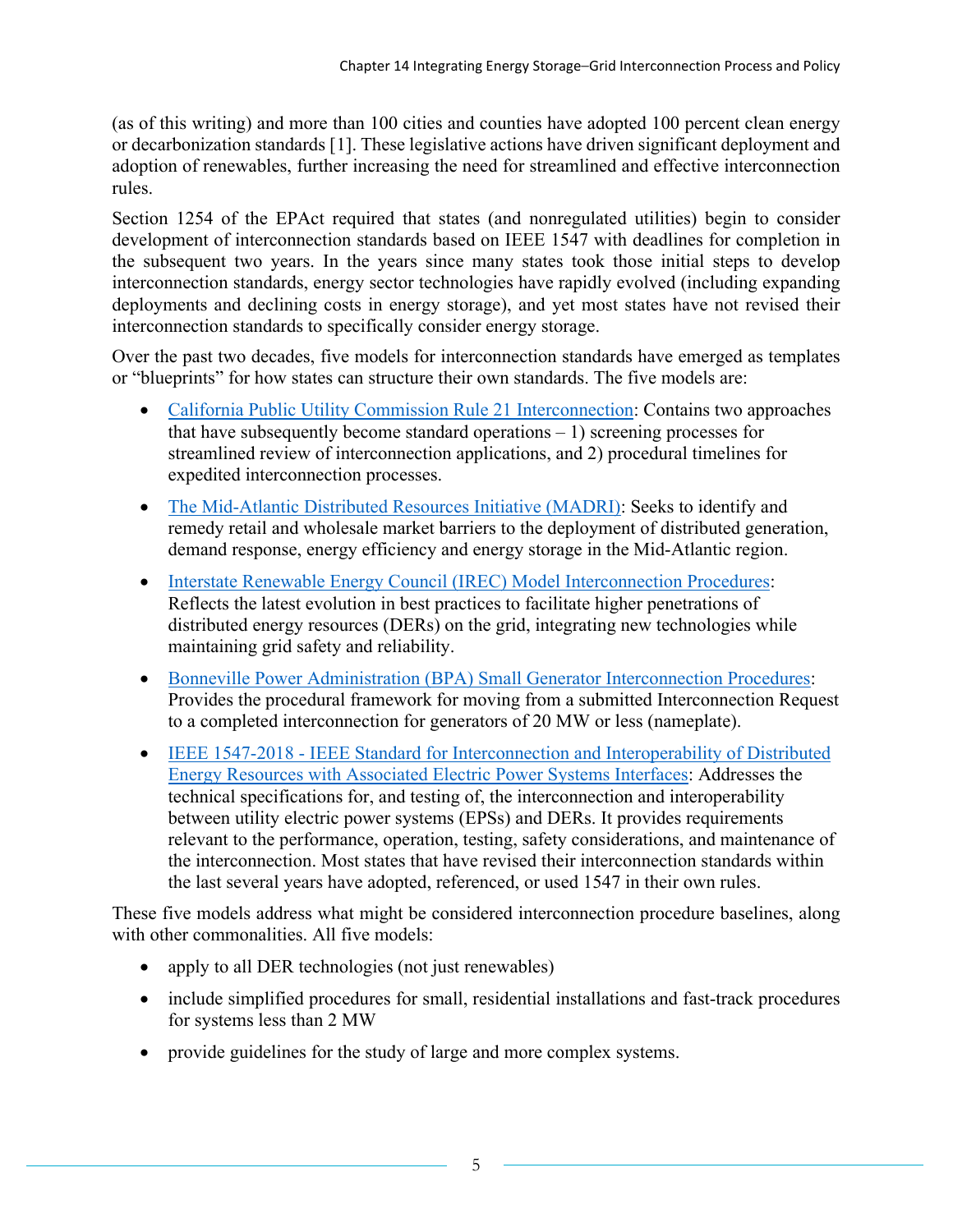That five different interconnection models exist, written over the course of almost a quarter century and applied in disparate states, is an indication of the inconsistency that exists in the world of interconnection and the relative immaturity of the field. A single national interconnection model may never be appropriate given varying geographic, topographic, social, economic, and political conditions around the country. But a single model with variations to account for differences in region, scale, and technologies would reduce costs, increase efficiencies, and streamline broader adoption of storage and renewables.

### 3. Current Challenges

Even though energy storage is expected to play a critical role at all levels of the electric system – from utility-scale installations to residential customer applications – the technology is so nascent that most existing interconnection standards at the state level either do not address storage at all or approach it in such a way that limits the full potential of services and benefits that storage can bring to the grid.

While some legacy interconnection standards may be broad enough to cover new and evolving technologies, others completely ignore storage technologies because their standards apply only to "generation sources." Storage can serve as both generation and load, depending on how it is being used at any given moment. A regulatory conundrum quickly develops when a storage installation is capable of acting as both load and generation, with cost allocation being a particularly thorny issue. Typically, cost recovery through rates has been an option for new load facilities, but usually generators have been responsible for their own interconnection costs. Additionally, storage may or may not be allowed to participate in wholesale markets, and the services it can provide in wholesale markets may be restricted. The installation of energy storage and solar together ("solar + storage" or "hybrid systems") further complicates interconnection scenarios.

In fact, the current taxonomy that considers energy storage as both generation and load is arguably an obstacle to streamlined codes and standards, and an example of trying to fit a round peg into a square hole – or into two square holes, in this case. Categorizing ES as its own technology with all its own characteristics may be one of the best ways to resolve some interconnection policy problems.

Another challenge that storage creates relates to "maximum capacity" limits that have been commonplace in legacy interconnection standards. Traditionally, in vetting a DER project and its intent to connect to the grid, a utility would evaluate effects on the system based on the "maximum capacity" of electricity that a particular DER project is capable of supplying the grid. This approach is not appropriate when considering storage technologies because most storage technologies may never provide maximum capacity to the grid but rather be dispatched on an as-needed basis. FERC's SGIP addresses this by directing utilities to assume less than the maximum capacity if a storage technology can limit its export and not impact the reliability of the grid.

Another grey area that can impact the revision of legacy interconnection standards can be ambiguities regarding utility ownership of storage assets. In New York, for example, utility ownership of DER assets (including storage) is prohibited except in limited circumstances. Other states have not addressed ownership issues at all.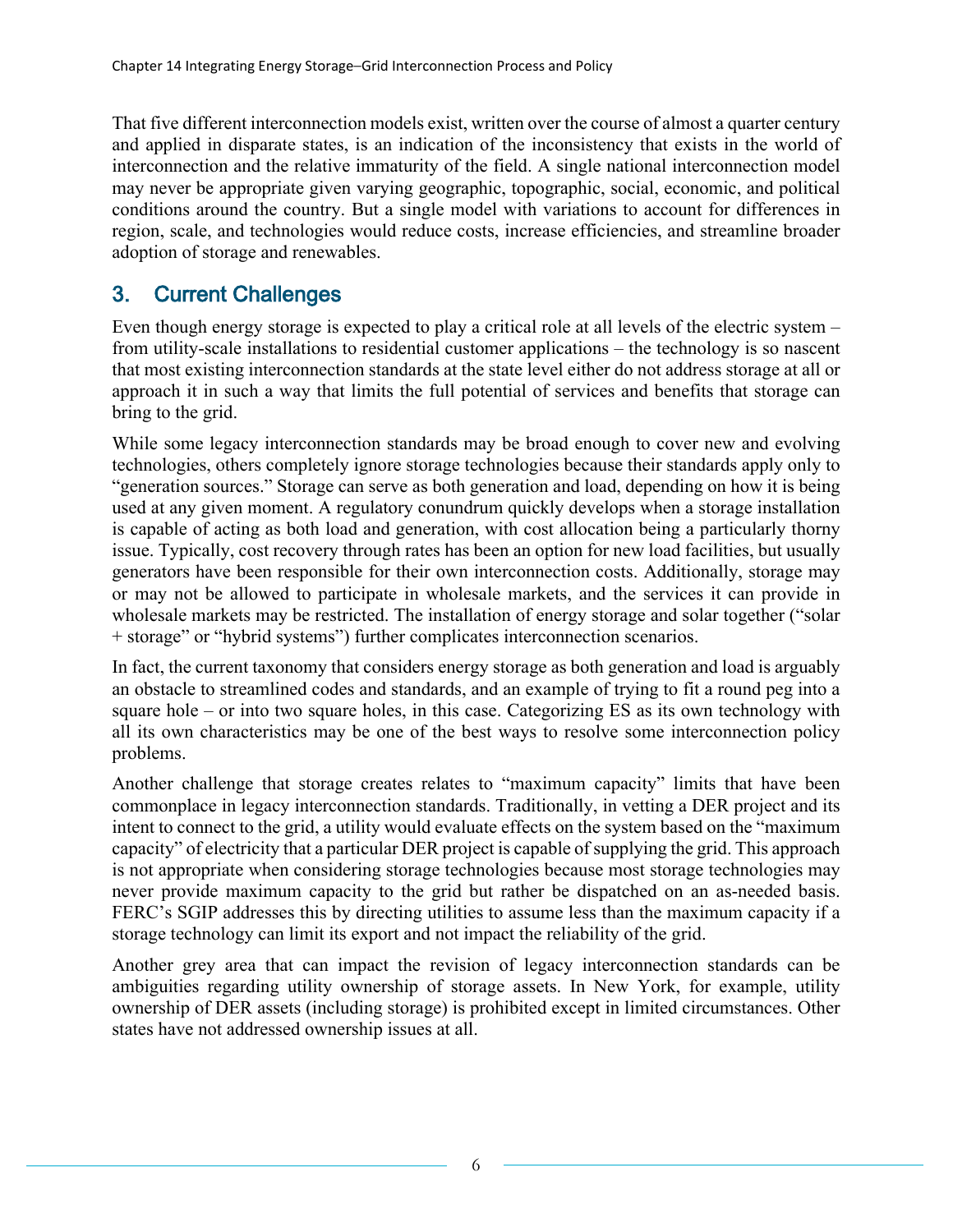Nevertheless, given that interconnection is a critical step for any resource that operates while connected to a utility's grid, standards that preceded the recent and rapid expansion of renewables and energy storage technologies likely need revision. The legacy rules may only apply to generating facilities, largely ignoring or not considering the various roles—including generation, load, transmission, and distribution—that energy storage can play on the grid. Also, the legacy standards may have significant gaps such as:

- applying only to net metered systems or systems owned by residential customers
- being a utility-specific standard
- not applying appropriately to either municipal utilities or electric cooperatives in the state (utility-by-utility for municipals as opposed to a statewide standards for investor-owned utilities [IOUs])

Moreover, interconnection standards can be integrated with other policies addressing decarbonization, distribution planning, integrated resource planning, energy efficiency, etc., to support a comprehensive clean energy plan. A challenge in the updating process will likely come from the fact that energy storage technologies remain very nascent (i.e., immature, still subject to research and development, and not often in widespread use. This means that it may be difficult to ensure that address the full potential of services and benefits that energy storage technologies can bring to the grid.

# 4. Policy Drivers

Top-down federal policies have been essential for laying the foundation for the adoption of renewables and energy storage and for streamlining interconnection, Federal Energy Regulatory Commission (FERC) Order 888, "Promoting Wholesale Competition Through Open Access Nondiscriminatory Transmission Services…" began the crafting of policy for open and nondiscriminatory processes for the interconnection of resources with wholesale jurisdictional transmission systems.

Since then, further federal policy has driven industry adoption of renewable resources and energy storage. Specifically, FERC has helped promote the successful and aggressive adoption of advanced technologies into the U.S. industry and power grids. FERC Order 755, enacted in 2011, increased the pay for fast responding sources (i.e., batteries and flywheels) when bidding into frequency regulation markets, and was touted as jumpstarting grid scale batteries. FERC Orders 784, 792, 845, and particularly 841, followed suit and further enabled grid scale storage. FERC Order 841 directs ISOs and RTOs to come up with rules to open up their wholesale energy, capacity and ancillary services markets to energy storage resources on a nondiscriminatory basis [[2](#page-13-1)]. [4,5] California promptly adopted its energy storage mandate in 2013, and since then 14 other states have written energy storage policies aimed at encouraging adoption or reducing barriers [[3\]](#page-13-2). FERC Order 2222, requiring RTOs and ISOs to accommodate aggregations of distributed ES, further complicates interconnection challenges.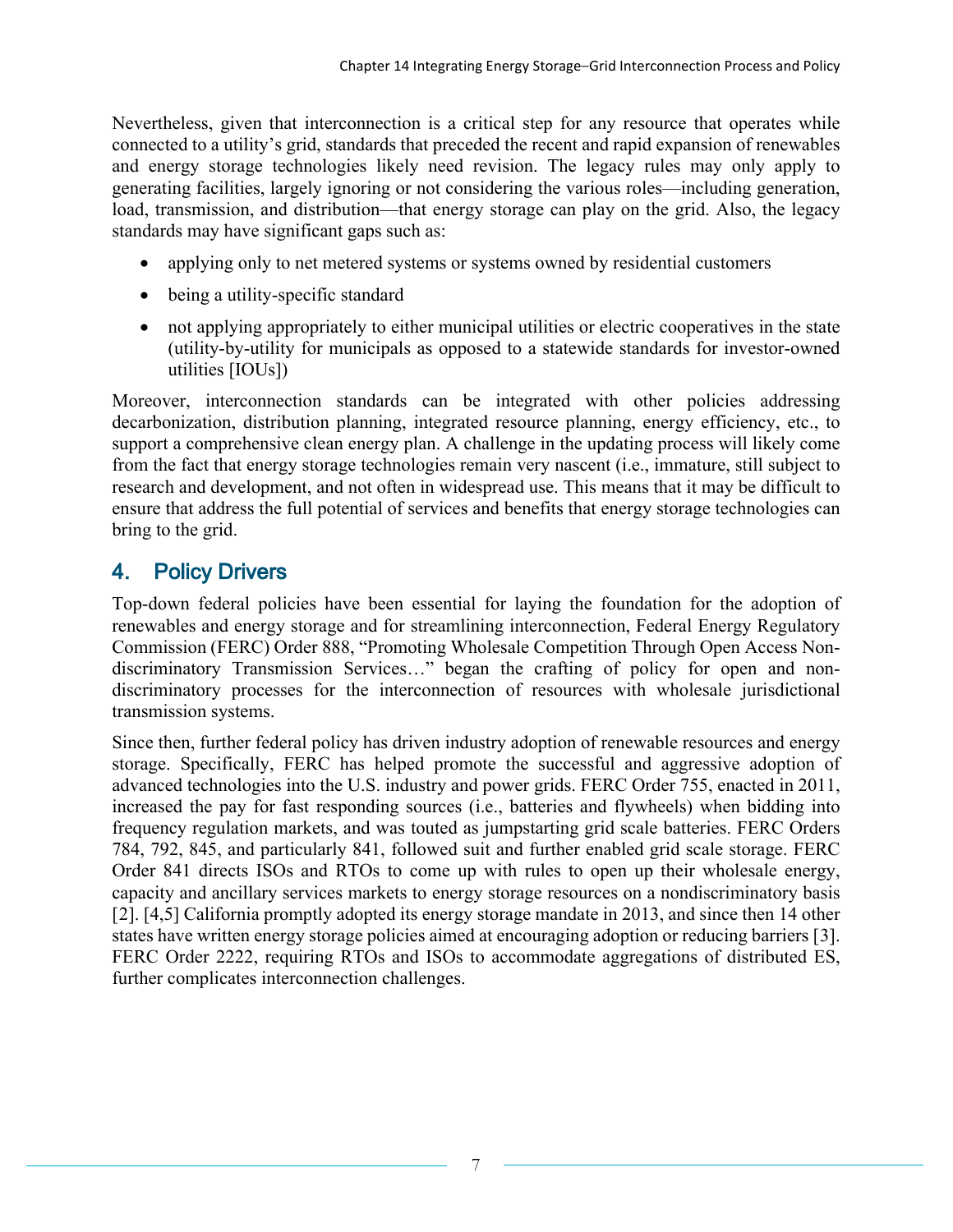Despite all these advancements, more actions at national, federal, and state levels can lead to further progress.

Relevant actions needed at the national and federal levels include:

- Utilities and other entities conforming to [IEEE P2800](https://standards.ieee.org/project/2800.html) for transmission connected resources and IEEE 1547-2018 for DERs. For example, to the extent feasible, ride through curves should be consistent between the two standards.
- Relevant entities should conform to Open Access Transmission Tariff (OATT) Pro Forma Tariff technical processes. For example, Small Generator Interconnection Procedures (SGIP) should be consistent with IEEE 1547-2018.
- Revising IEEE 1547 to address advanced DER interconnections, interoperability requirements, transmission-level interconnections, and distribution connections.
- Determining when federal and/or state interconnection agreements are needed. When a developer seeks to interconnect a storage system to a distribution grid with the intention of participating in a wholesale energy market, it is not always clear if a federal or state interconnection (or both) is required.

Relevant actions needed at the state level include:

- Adopting DER Interconnection Standard 1547-2018 consistently across states. This will support common design and component use, and the ability to assure certified performance. For example, UL 1741 should consistently be used to certify inverters to IEEE 1547 performance requirements.
- Revising existing or legacy state-level standards to ensure applicability to energy storage specifically, including multiple services for storage (at minimum addressing storage as a generation source and load source).
- Developing rules for exporting, non-exporting, and limited exporting storage technologies.
- Sharing best practices especially from high renewables penetration markets (e.g., [California Rule 21](https://www.cpuc.ca.gov/Rule21/) and [Hawaii Rule 14H\)](https://www.hawaiianelectric.com/billing-and-payment/rates-and-regulations/hawaiian-electric-rules).
- Consider revising "maximum capacity" evaluations to address storage systems that may export far less energy to the grid than indicated by the aggregate nameplate capacity of the system.
- Correlating state-level interconnection standards with broader state efforts revising related policies covering net metering, distribution planning, integrated resource planning, and energy efficiency.

These national and state actions provide the broad outline for adoption and interconnection of new technologies, but gaps remain that must be filled with innovative R&D, business, and regulatory approaches.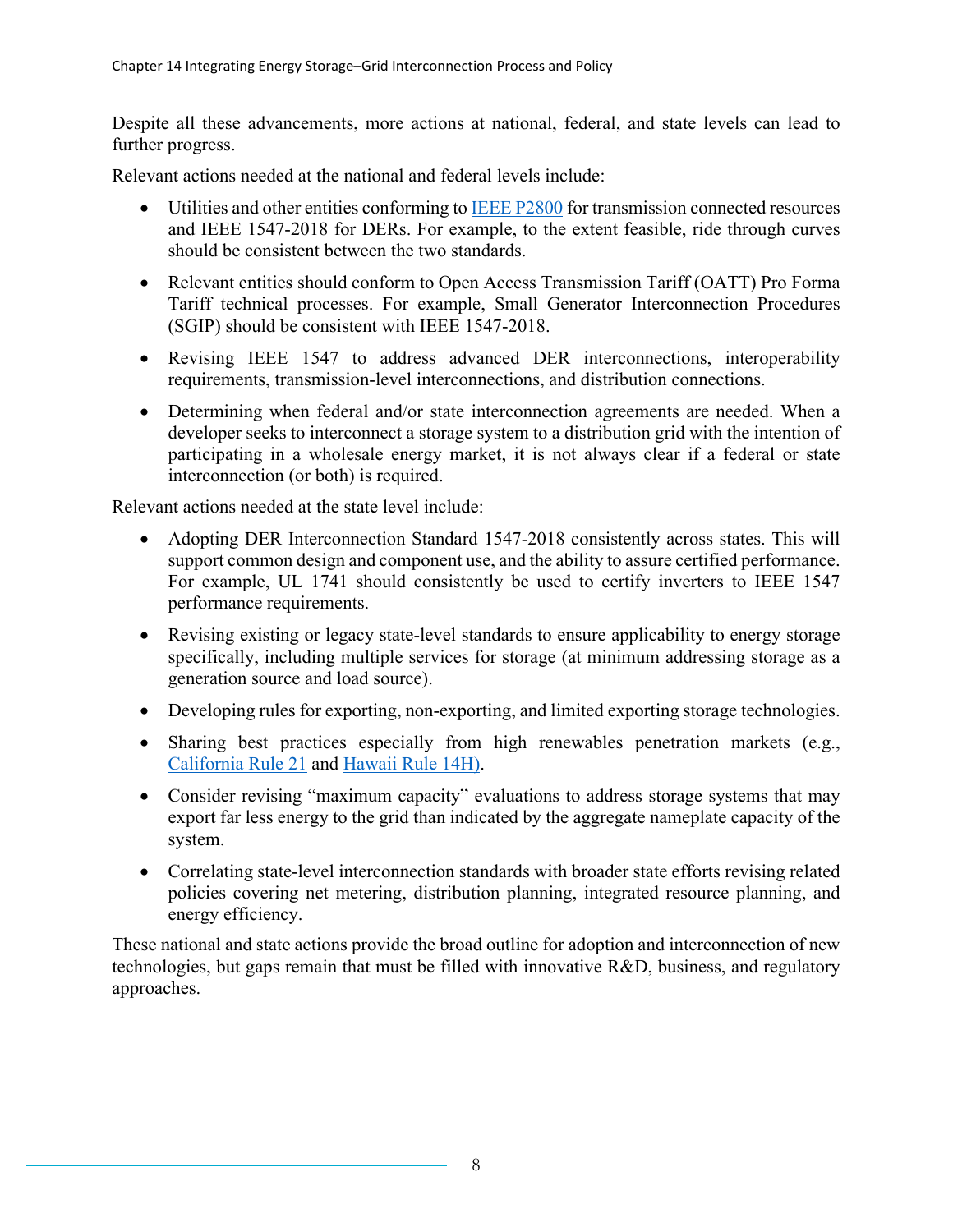#### 5. Other Areas for Improvement

One clear avenue for improvement, as demand for renewables continues to grow and the penetration of renewables and storage technologies increases, is to speed up the standards development and review processes. For example, IEEE 1547 was initiated in 1999, was approved in 2003, and revised in 2018. The length of time in between these revisions may have been appropriate given the advance of technologies, but going forward, revisions must occur more frequently to accommodate the speed of technology advances.

There are several ways that the pace of revisions can be increased. One specific way is to maintain active Standards Development Working Groups after revisions are published, versus retiring these teams until the next update. In the case of IEEE 1547-2018, the leadership team is still active with the support of IEEE. The mission of the leadership team is to 1) facilitate the writing of guides, including an active effort to write a guide for the interconnection of DER Energy Storage, and 2) promote industry education on the significant changes in IEEE 1547-2018, including new requirements for DER to ride through grid disturbances, and 3) provide VAR/voltage support.

Another area for improvement addresses the technical interconnection between renewables, storage, and the grid, which is hampered by components that often do not interconnect in a seamless way. Technical interconnection standards just for connecting PV panels to inverters, or inverters to batteries would help streamline installation processes and lower costs.

Cybersecurity is a critical interconnection-related threat. Many of the interconnected DERs, including small ones behind-the-meter, will soon communicate with their utilities for possible dispatch and participate in the wholesale markets. Unless secured, these communications links are vulnerable to cyber-attacks, endangering the connected electrical grid. Though the main purpose of interconnection standards is to ensure that the connected DERs do not compromise the electrical integrity and safety of the connected circuit, however standards must also address the increasing risk of cyber-attacks. Increasingly, engineering specifications that thwart cyber-attacks are folded into the electrical interconnection standards. For example, now California Rule 21 requires that, by default, Distributed Energy Resources within Investor-Owned Utilities (IOU) must utilize the IEEE2030.5-2018 networking standards.

Streamlining those, and many other processes and standards requires greater communication across all stakeholders. Manufacturers, the public, utilities, policymakers, developers, regulators, academia, and the U.S. government R&D community, all have different expertise, different needs, and different expectations. They are all crucial to developing the best practices and standards, but they are stove piped and separated, with few established mechanisms or channels for collaborating and communicating.

The challenge of integrating expertise across disciplines and sectors was tackled for the field of energy storage safety with the **Energy Storage Safety Collaborative**, developed as a platform to advance stakeholder engagement on safety and reliability codes and standards. This same approach could be applied to many other topics associated with connecting renewables, storage, and the grid. Other groups like this could help establish greater collaboration, communication, and integration across all DER and energy storage interconnection stakeholders.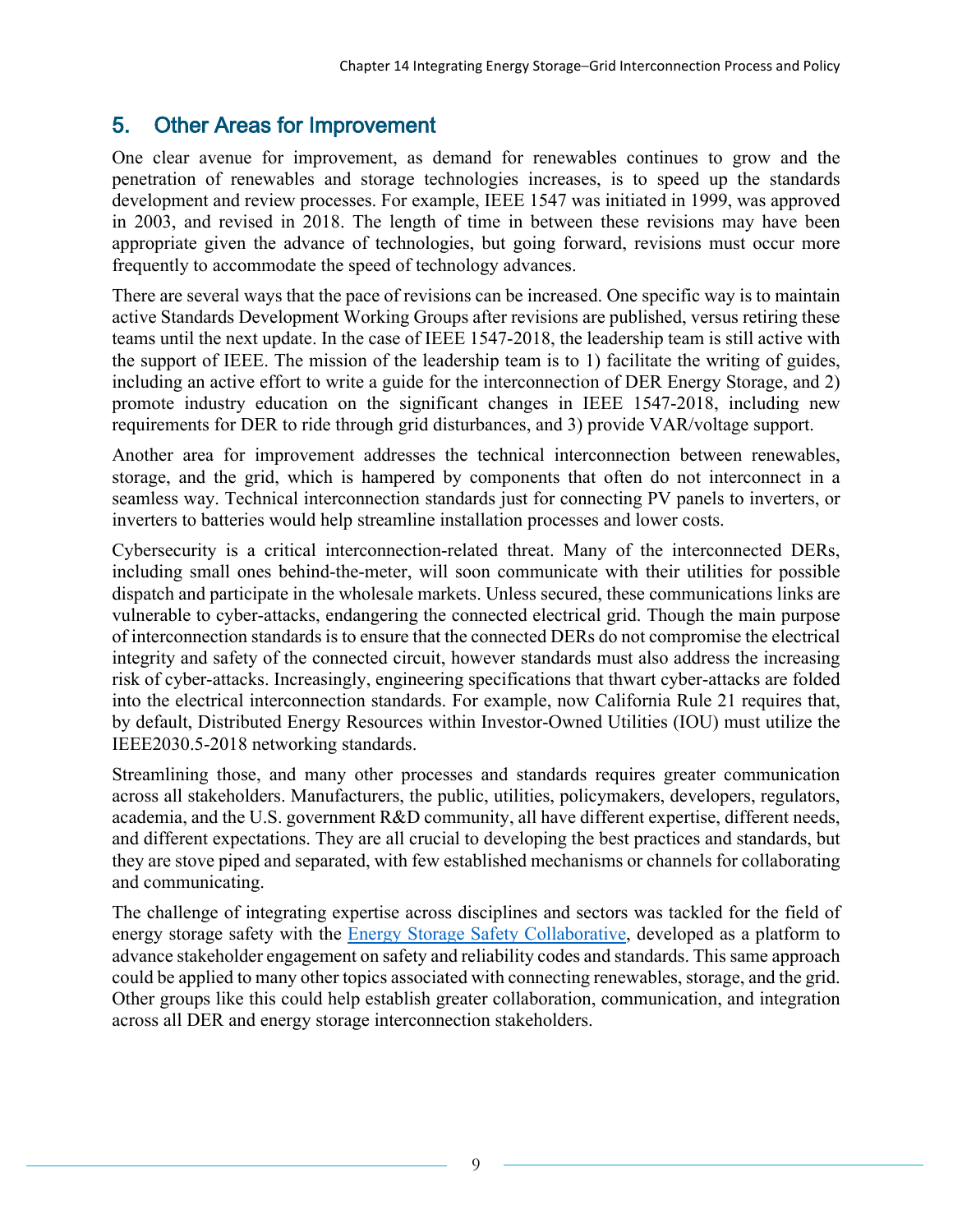Interestingly, IOUs deliver ~80% of electricity to US consumers but include fewer than a third of the ~3,300 overall utilities. Public regulatory commissions have jurisdiction over the IOUs but the remainder do not fall under public regulatory commissions and include regional co-ops, municipal utilities, and public utility districts.

Many utilities work under different authorities, and many have divergent policy, finance, and regulatory structures. At the national level, all these utilities work as widely distributed, selforganized complex systems, and deliver electricity to users in a remarkably reliable way. But it is actually an ad hoc assembly of institutions shaped more by historical accident than by intention, both inefficient and ripe for improvement. In the end, the consumer pays for any inefficiencies. As technological innovation accelerates, the current fragmented nature of the industry will weaken the system overall, disadvantage users, and slow the transition to a reliable and resilient 21st century grid.

This is not to say that complete homogenization across all these entities is the answer, but greater standardization, communication, collaboration, and consistency–that is, greater interconnection– is needed to empower industry growth. The National Association of Regulatory Utility [Commissioners \(NARUC\)](https://www.naruc.org/) and the [National Rural Electric Cooperative Association \(NRECA\)](https://www.electric.coop/) help create the kind of collaboration and consistency needed now and in the future. With a heightened level of awareness of the importance of these issues, and expanding engagement across industry communities (e.g., regulatory groups and standard development organizations), energy storage can be better positioned to meet the growing consumer demand and adapt to technological advances.

Another area ripe for improvement is in the public regulatory commissions themselves. The regulatory commission model is one that developed over the last century or so as the electricity industry evolved relatively slowly and in a mostly linear way, with energy flowing in one direction (from utility to customer), with relatively little input from advocacy groups or other citizens, and with relatively few major technology disruptions along the way.

Now the electric industry is evolving rapidly, electricity is moving in multiple directions, external experts and other advocates are increasingly involved in regulatory business, and major new technology disruptions are occurring regularly in the energy marketplace. Arguably, the public regulatory commission model that worked for so long in the past is no longer suited for meeting the current challenges. This is not a criticism of regulatory commissions themselves, which in general, across the U.S., are understaffed, underfunded, and overworked. Regulatory commission staff, who are often generalists who must work on a wide array of regulatory issues across electricity, water, gas, and transportation issues, and who must deal with a complex mix of state, interstate, and national statutes and regulations, can be out gunned by technical experts, attorneys, and other advocates and special interest groups.

Measures that can help improve regulatory processes include the following:

- Increasing states' funding for regulatory commissions
- Expanding the number of staff with special technical and legal expertise
- Requiring that commissioners have or gain technical or legal expertise
- Increasing the number of commissioners to widen the array of expertise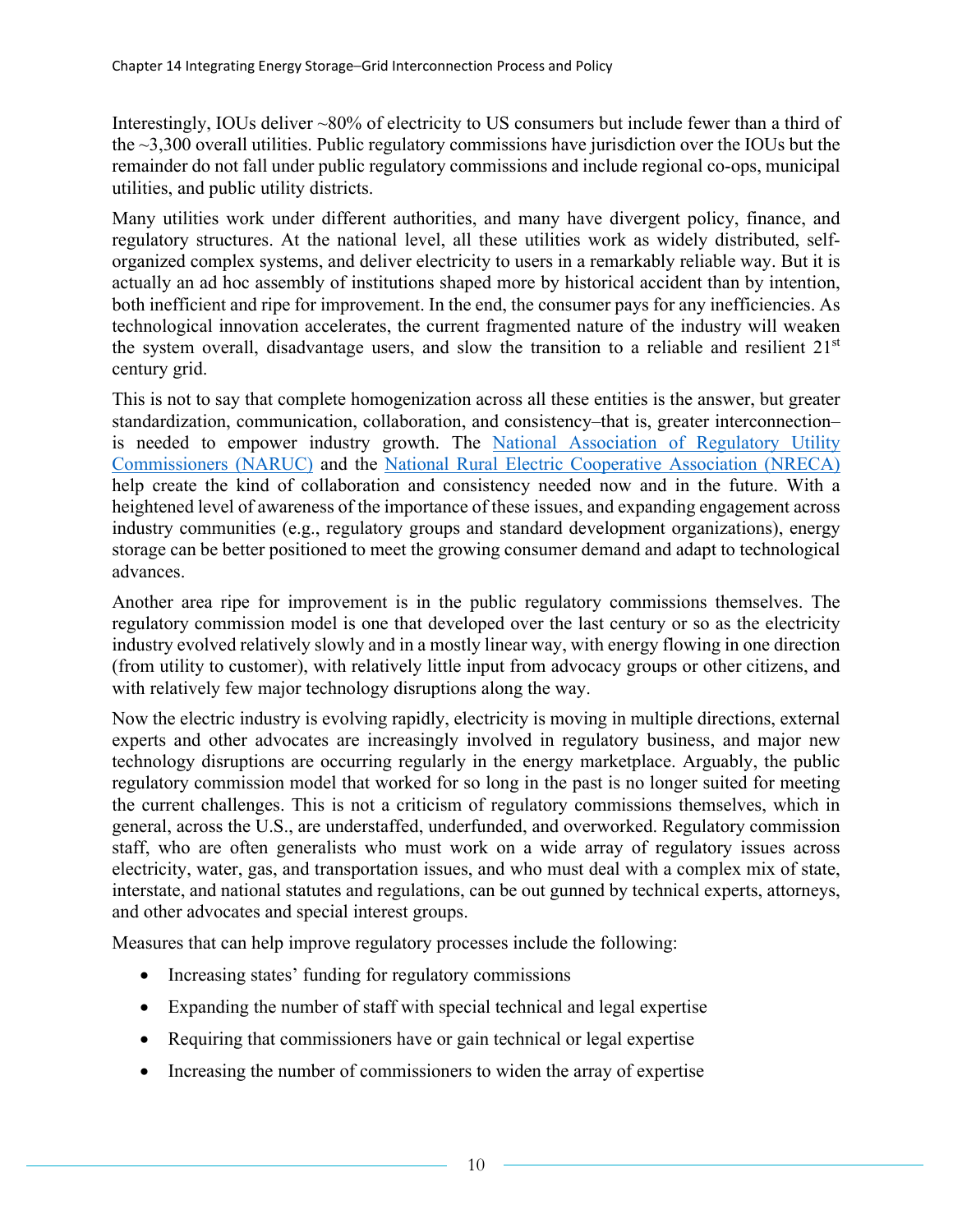Finally, electrical engineering students must be exposed to a broader, more holistic view of the electrical energy industry and systems. Degrees in these fields require years of study and work on tightly focused, technical topics. In this way, the field itself encourages the silos and stove piping that develop in industry, which can interfere with some of the innovations described in this chapter.

Current criteria for accrediting academic engineering programs includes language that already addresses these needs. Some of those criteria are shown below. Among others, students must show abilities to:

- Apply engineering design to solve issues involving public health, safety, and welfare, as well as global, cultural, social, environmental, and economic factors.
- Communicate effectively with a range of audiences.
- Recognize ethical and professional responsibilities and make informed judgments which consider the impact of engineering in global, economic, environmental, and societal contexts.

These are laudable goals and some in the field would argue that they are already sufficiently well met. But perhaps even greater success could be found by industry working more closely with academia to ensure students excel in an increasingly complex and multidisciplinary engineering, legal, and regulatory environment.

With all this in mind, seamless interconnection becomes a challenge much greater than just a technical engineering one. It becomes a challenge of interconnecting technical and legal skills with policy, economic, and even social and political knowledge and insight.

### 6. Concluding Remarks

New technologies in energy generation, delivery, and consumption are advancing at a rapid pace and standards and policy have not kept up. And yet, advancing the pace of development of new standards and policy is critical to maintaining the pace of technological advance. Federal and state legislation has laid the foundation for technological advance, but gaps remain – some to be filled with more legislation, and some to be filled with innovative academic-, industrial-, and policylevel innovation. Speeding up the processes for developing and revising standards, eliminating silos and stovepipes, and encouraging greater communication and collaboration across disciplines, reforming the regulatory commission model, and educating electrical engineers to see beyond narrow technical horizons are innovations that will help pave our way into the future.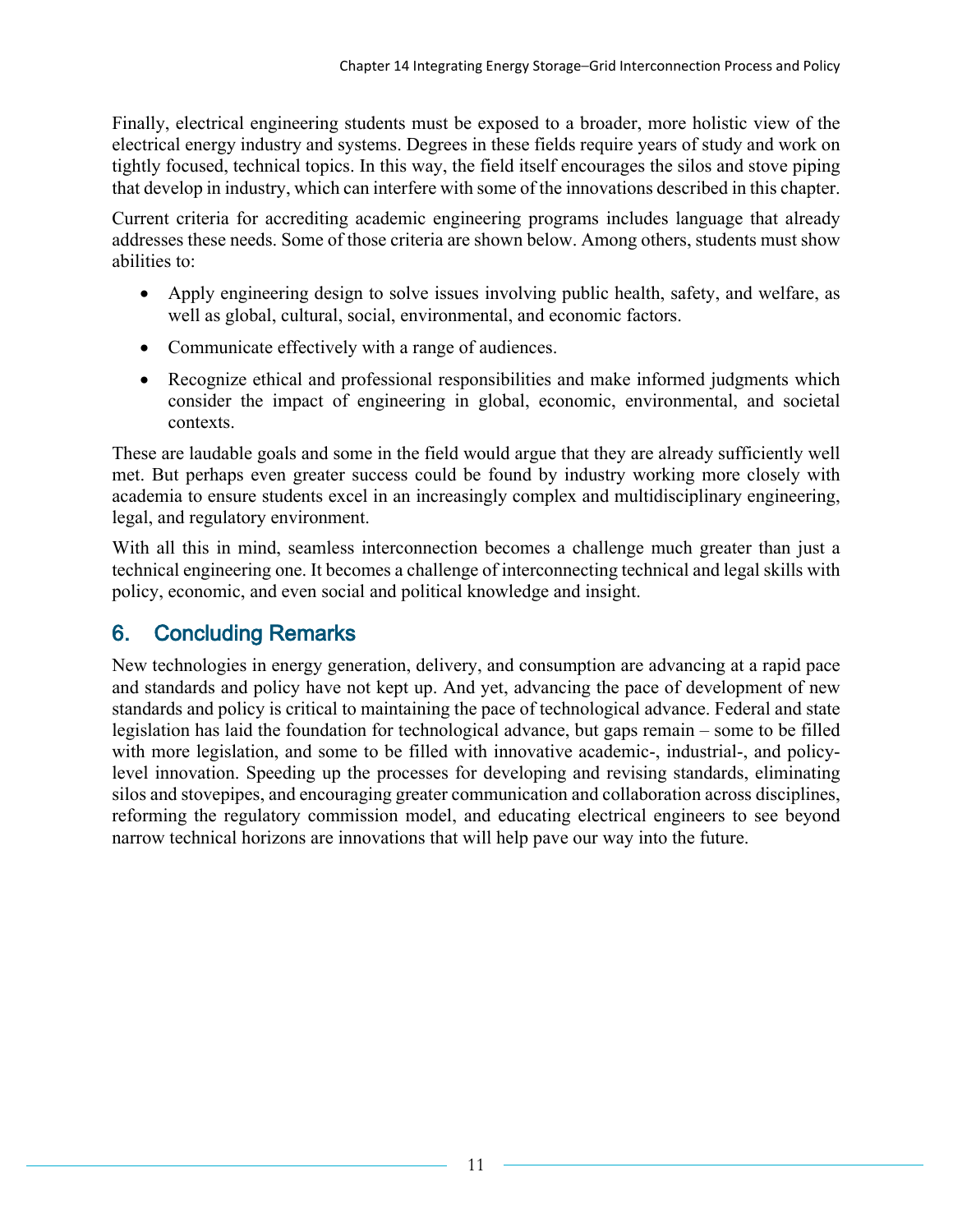

Howard Passell works in the Energy Storage Systems Department at Sandia National Laboratories (Sandia) in Albuquerque, New Mexico. His work focuses on energy storage, grid modernization, energy security, and decarbonization. Over 23 years at Sandia he has worked on energy and water resource monitoring, modeling, management, capacity building, and policyrelated projects at various scales in the United States, Central Asia, the Middle East, and North Africa. This included helping to lead Sandia's efforts in DOE's Solar America Cities initiative and developing energy conservation

software and methodology for large institutions. He has worked on emerging national security issues associated with energy, water, food, ecosystems, and population, with an emphasis on the relationships between resource scarcity and human security. He earned master's and doctorate degrees in conservation biology and hydrogeoecology at the University of New Mexico. His undergraduate studies were in classical literature and the liberal arts at St. John's College in Santa Fe, NM and The Ohio State University in Columbus, Ohio.



Charlie Vartanian is a Technical Advisor at the Pacific Northwest National Laboratory where he focuses on integration of energy storage with power systems. Charlie has 25 years of industry experience deploying advanced grid technologies, performing system studies, and contributing to standards development. Prior employers include Mitsubishi Electric, the California Energy Commission, and Southern California Edison. During his 15 years at SCE, his activities ranged from T&D planning through grid R&D.



Will McNamara serves as Grid Energy Storage Policy Analyst for Sandia National Laboratories with a focus on energy storage policy development at the federal and state levels. Will has spent his entire 23-year career in the energy and utilities industry with a concentration on regulatory and legislative policy. He has served as a lobbyist in California and has represented major utilities across the United States in numerous jurisdictions in proceedings pertaining to integrated resource planning, procurement, cost recovery, rate

design, and the development of policymaking best practices. Will's areas of subject matter expertise, in addition to energy storage policy, include distributed energy resources, AMI/smart grid, renewables, and competitive retail markets.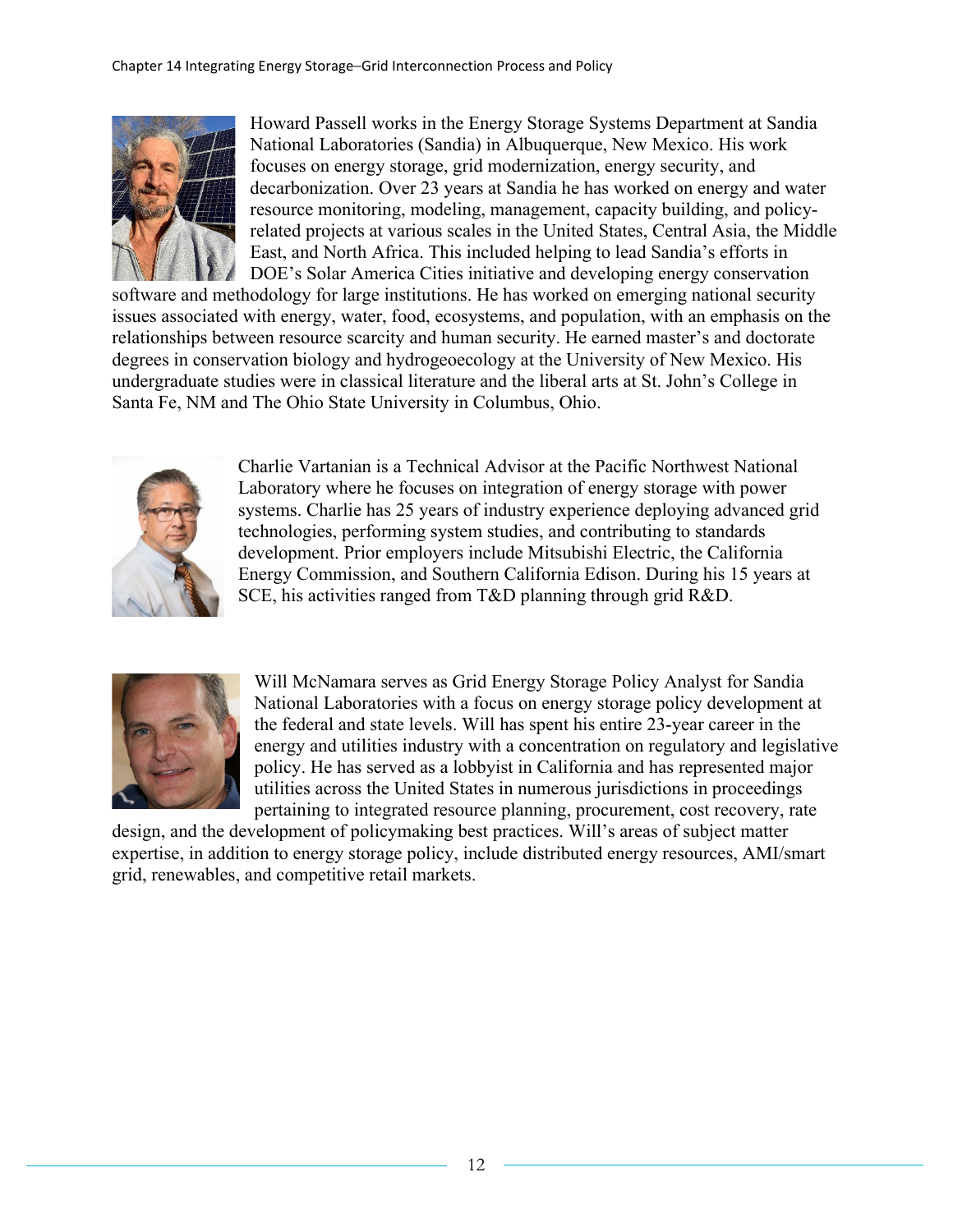

Jeremy Twitchell is an energy research analyst at the Pacific Northwest National Laboratory, where he leads the equitable regulatory environment area of the PNNL Energy Storage Program and assists in distribution system planning research. In those roles, he is responsible for reaching out to states to provide technical assistance in analyzing energy storage and other developing energy resources and incorporating them into utility planning and procurement activities. Prior to joining PNNL, Jeremy spent five years at the Washington Utilities and Transportation Commission, where he was the staff lead for the development of policies associated with the treatment of energy storage in utility resource planning and rulemaking. His work has

supported integrated resource planning, which included development of a distribution planning rule. He participated in multiple utility advisory groups on energy efficiency and resource planning, provided expert testimony in the areas of rate design and resource acquisition, and oversaw renewable resource portfolio standard compliance.



Dr. Samuel T. Ojetola is a senior member of the technical staff in the Electrical Power System research department at Sandia National Laboratories, Albuquerque, NM. He completed his BS in electrical and electronics engineering at the University of Lagos, Nigeria, his MS in electrical engineering at the University of Bridgeport, CT and his PhD in electrical engineering at Montana State University, Bozeman, MT. His research interests include power system dynamics and control, renewable energy integration and wide area measurement systems.



Pramod Kulkarni is a Senior Advisor at the Customized Energy Solutions' (CES) Emerging Technologies Group since 2013. CES facilitates participation of fossil fuel and renewable electric generators, demandresponse and energy storage in the wholesale markets in the US and Canada. Pramod analyzes regulations, technologies and markets for energy storage. He advises clients on market opportunities, regulatory impacts, performance characteristics, use-cases and associated economics for storage technologies and microgrids. Prior to working at the CES, Pramod worked at the California Energy Commission for 22 years and started and managed the energy storage program at the Energy

Commission. Pramod has been a US DOE's Energy Storage Program Peer Reviewer since 1996 and has contributed to DOE's past editions of Energy Storage Handbook.